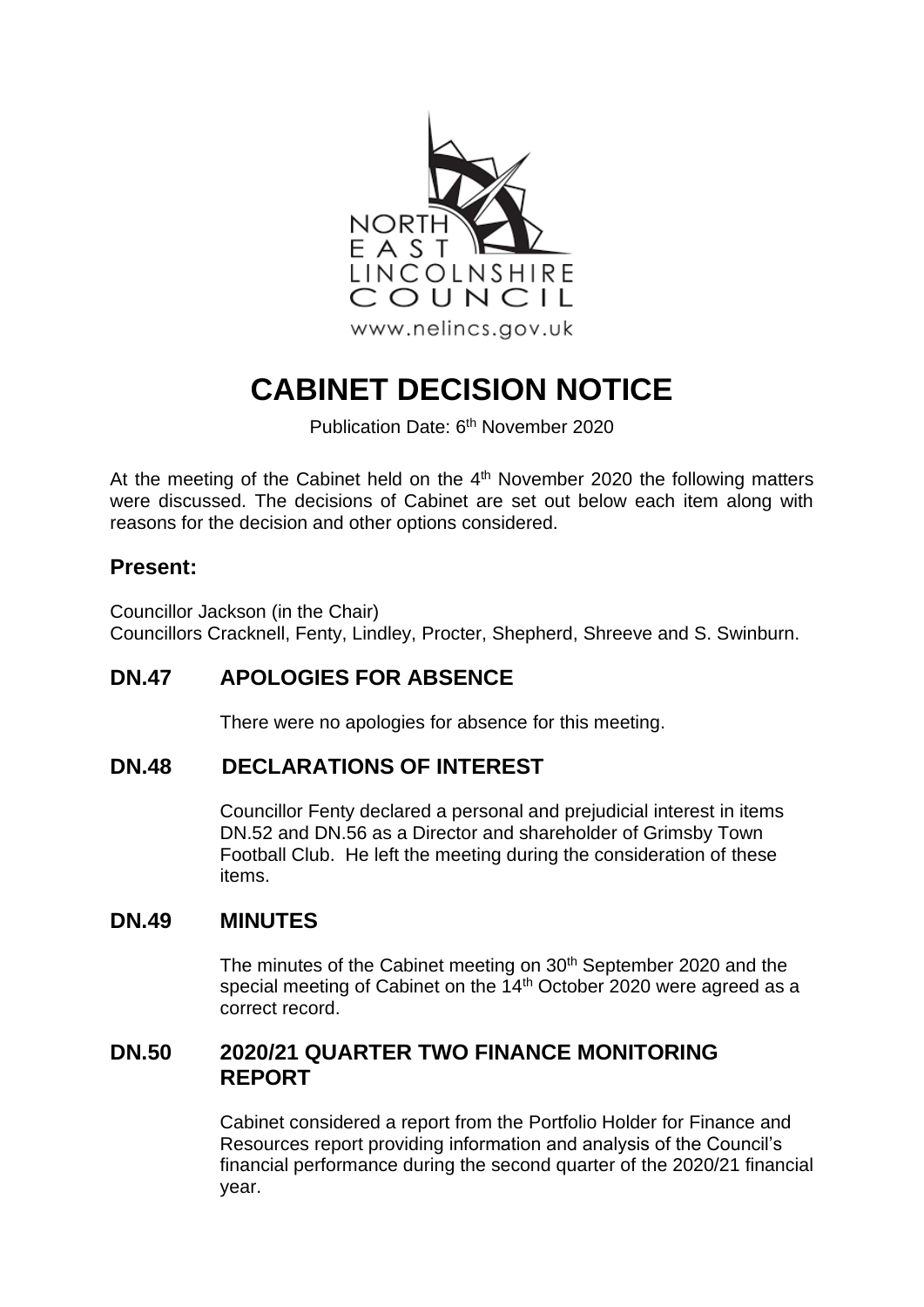#### **RESOLVED –**

- **1. That the reported position at Quarter 2, the uncertainties related to the impacts of COVID19 and its potential longer term implications and the various actions being taken to bring spending back in line with budget, be noted.**
- **2. That the Financial Monitoring Report be referred to Scrutiny for consideration.**
- **3. That the revised Capital Programme included at Annex 1 of the report now submitted, be approved.**

REASONS FOR DECISION - The report is important in informing Cabinet on the financial position and performance of the Council and highlighting key risks and opportunities.

OTHER OPTIONS CONSIDERED – Not applicable to this monitoring report.

# **DN.51 TOWN CENTRE REGENERATION - RIVERHEAD SQUARE PUBLIC REALM IMPROVEMENT SCHEME**

Cabinet considered a report from the Leader of the Council presenting the final concept design for the Riverhead Square public realm improvement scheme, including the introduction of a space suitable for events, improved facilities for public transport users, a new footbridge over the Riverhead, and new seating and lighting.

### **RESOLVED –**

- **1. That the final concept design for the Riverhead Square public realm improvement scheme at appendix 1 of the report now submitted, be approved.**
- **2. That authority be delegated to the Interim Director of Economy and Growth, in consultation with the Leader of the Council, to:**
	- **a. undertake the procurement and award of capital activities required to deliver the programme activity;**
	- **b. take all actions necessary to secure the continued implementation and ultimate completion of the scheme including detailed design, bridge design, planning applications and all ancillary issues arising;**
- **3. That authority be delegated to the Chief Legal and Monitoring Officer to execute all documentation arising.**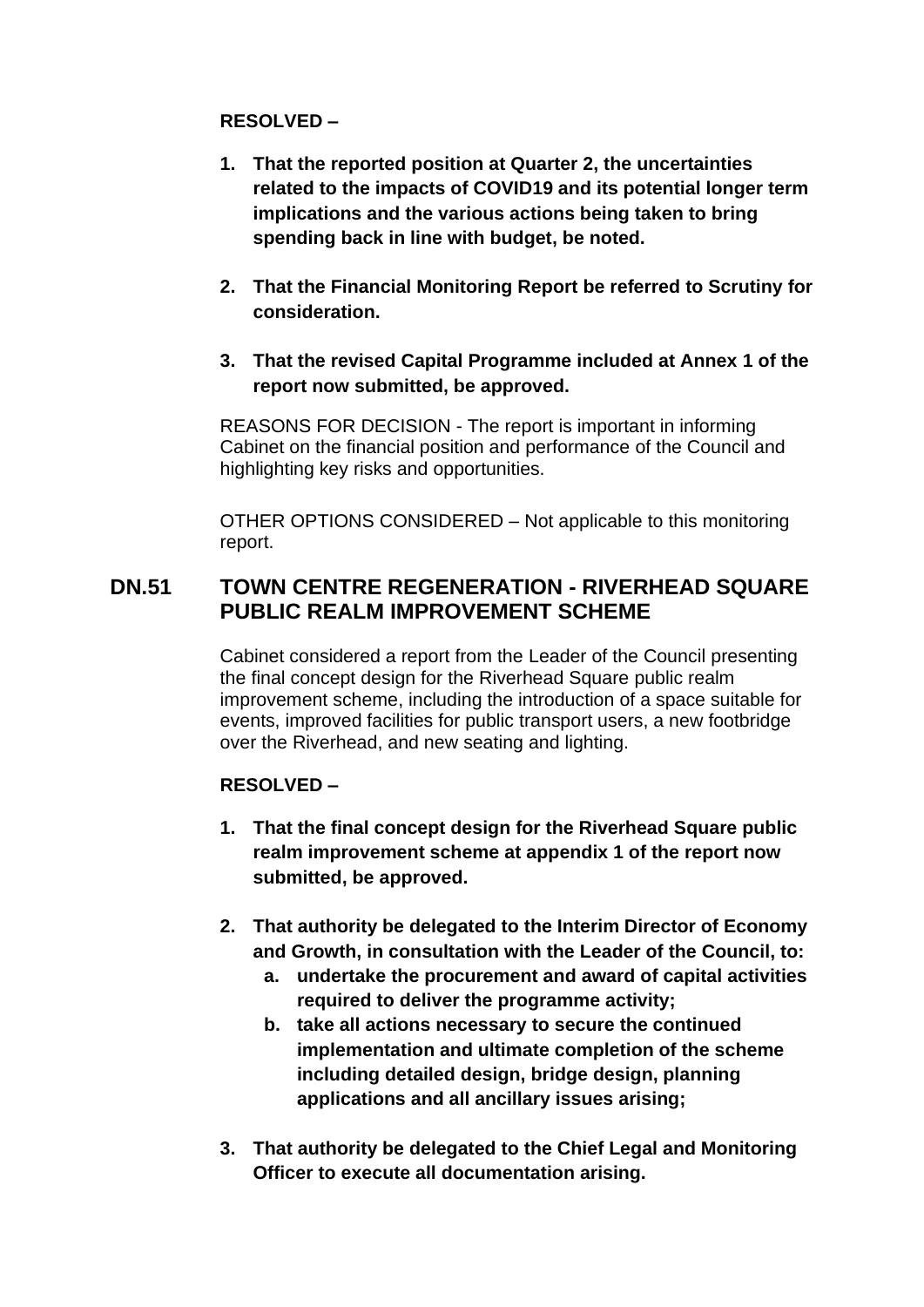REASONS FOR DECISION - To approve the concept design and ensure that works can commence in a timely manner and adhere to funding requirements.

OTHER OPTIONS CONSIDERED –

Do nothing – this would not accord with the regeneration aspirations for Grimsby and would limit opportunities for investment in the public realm. This would also result in the Council having to abandon funding proposals associated with the Towns Fund and return funds to MHCLG, with associated negative reputational consequences.

The final concept design presented in this report has been developed in accordance with the vision contained within the Grimsby Town Centre Masterplan and Town Investment Plan 2020 and updated following feedback from stakeholder and public engagement. Therefore, it is not considered that there are any other realistic options for delivering this project.

# **DN.52 PLAYING PITCH PROVISION**

Cabinet considered a report from the Portfolio Holder for Tourism, Heritage and Culture seeking approval of the proposed investment into Clee Fields and King George V (KGV) Stadium in accordance with the Playing Pitch Strategy.

#### **RESOLVED –**

- **1. That the recommended Option 3 in the report now submitted (listed as Option 5 in the associated feasibility study), determined by a thorough consultation and feasibility process resulting in the Clee Fields/KGV Stadium investment proposal set out in this report, be approved.**
- **2. That authority be delegated to the Director of Economy and Growth and the Director of Resources and Governance in consultation with both the Leader of the Council and the Portfolio Holder for Tourism, Heritage and Culture to ensure that all necessary actions are carried out in order to commence, conduct and complete any appropriate procurement exercises for implementation of the anticipated scheme of works in order to achieve the necessary planning submissions.**
- **3. That authority be delegated to the Chief Legal and Monitoring Officer to complete all requisite legal documentation in relation to the matters outlined in the points above.**

REASONS FOR DECISION - This decision is the first part in the realisation of necessary playing pitch improvements at hub sites as set out in the Playing Pitch Strategy (PPS). This decision determines which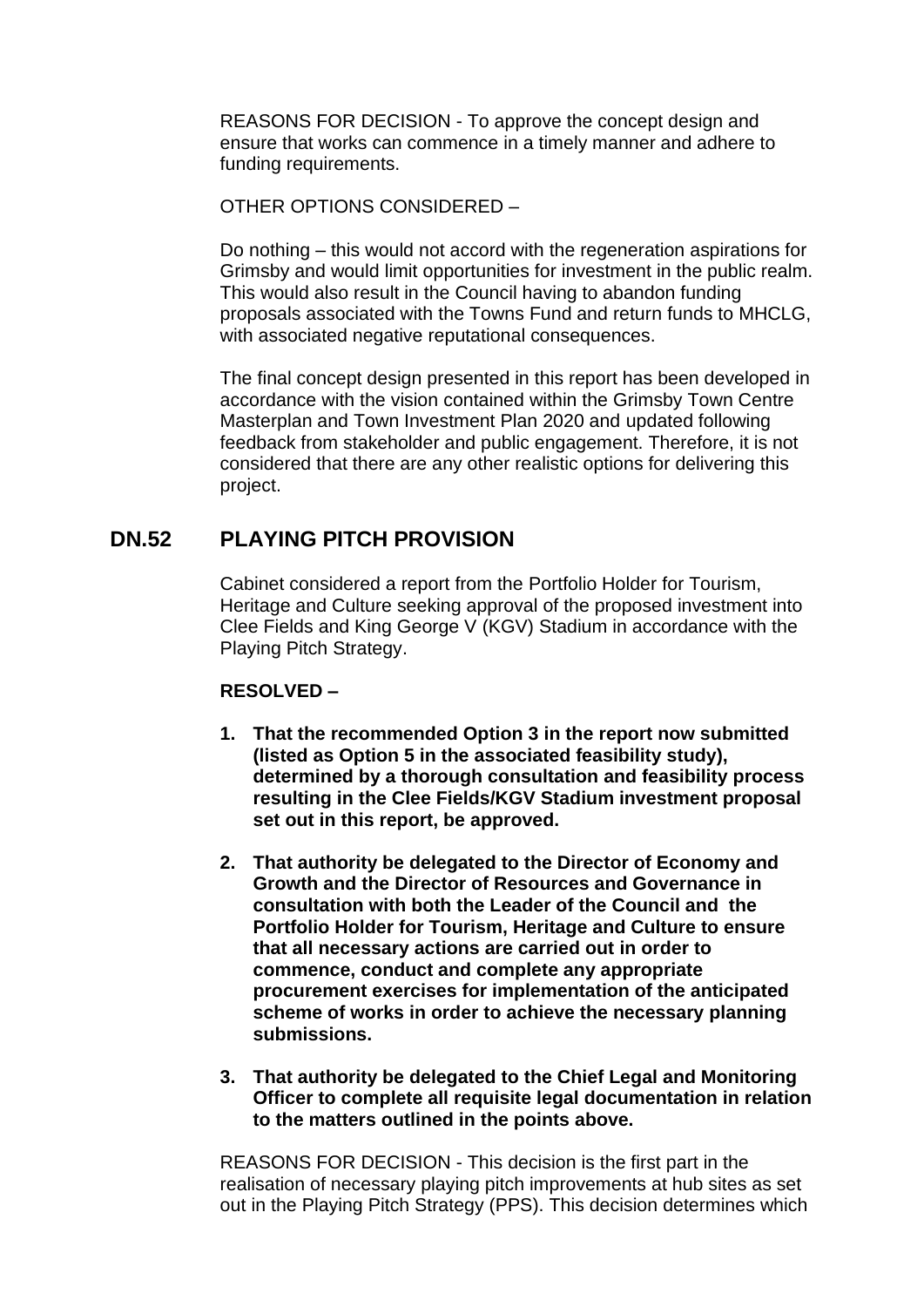investment option Cabinet agree for officers to progress through to a planning submission and delegates the authority to officers to undertake all the necessary technical and detailed work to that stage.

This decision is required due to the interdependencies associated with the Council's Housing delivery programme. Specifically, that the Council must provide assurance (by way of a detailed planning application) to government agencies including Homes England and Sport England regarding the Council's intention to invest in playing pitch provision.

Without this decision and assurance would likely result in objections from these government agencies to any detailed planning application for either the former Western, Lindsey Lower and Matthew Humberstone development sites.

Furthermore, the Council will risk significant reputation damage in respect to the delivery of the Local Plan and Playing Pitch Strategy and the potential loss of £2.1m accelerated housing grant funding that has already been secured from Homes England to support proposed residential developments, and the work already commenced on the former Western site.

#### OTHER OPTIONS CONSIDERED –

Option 1 – Do Nothing.

The Council, in partnership with other stakeholders, have considered the "Do Nothing" option before presenting this proposal for approval. This option limits the Council in achieving its objectives under the Local Plan and PPS.

Option 2 – Other Sites Developed.

The existing number of other sites owned by the Council does not meet the current and expected demand in line with projected Housing growth. This is despite the sites identified by the Council as those for potential Housing developments. There has been no consideration of acquiring additional land for playing pitch provision. However, as part of the PPS Action Plan, all Council sites have been assessed by the project team on a case by case basis in terms of their condition and necessary investment opportunities.

The FA and Football Foundation's Local Football Facilities Plan (as the other major investor/stakeholder) has also concluded that they would prefer to invest in the hub sites proposed in the PPS rather than other sites at this time.

Option 3 – Preferred - Develop the site as proposed.

The scheme outlined represent the best opportunity from a through feasibility exercise of reducing a long list of options to proceed with creating high quality self-sustaining community accessible sporting facilities in the Borough, delivering the Local Plan commitments and the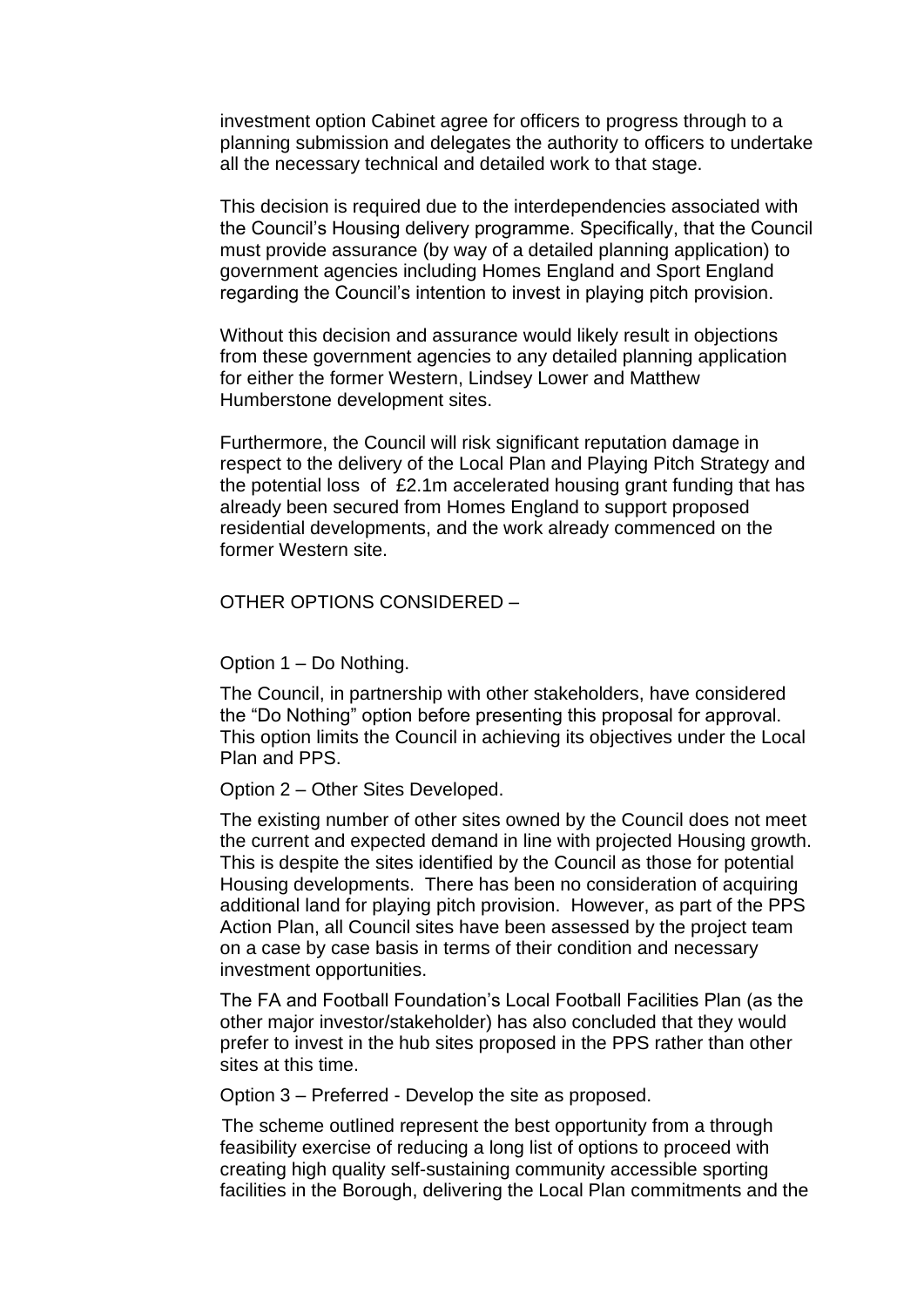Playing Pitch Strategy and freeing up other unused sites for Housing development.

# **DN.53 TRANSITION (EU EXIT)**

Cabinet considered a report from the Leader of the Council confirming the current position in respect of border control and the proposed staffing measures being put in place to ensure we can manage the anticipated impact of the EU exit.

#### **RESOLVED –**

- **1. That the report and request for a further update early in 2021, be noted.**
- **2. That the adoption of the course of action identified as the "preferred option" as set out in Section 5 of Appendix 1 (Closed) of the report now submitted, be approved.**
- **3. That authority be delegated to the Director of Economy and Growth in consultation with the Director of Resources and Governance to implement the proposed staffing changes to enable the Council to meet its statutory responsibilities in respect of import and export controls.**
- **4. That authority be delegated to the Chief Legal and Monitoring Officer to execute and complete all requisite legal documentation in relation to the matters outlined above.**

REASONS FOR DECISION - The costs of the changes to the Council's staffing establishment exceed the key decision threshold.

OTHER OPTIONS CONSIDERED – A full range of options were considered, as set out in Appendix 1 (Full Business Case) of the report now submitted.

# **DN.54 URGENT BUSINESS – FREE SCHOOL MEALS OCTOBER 2020**

Cabinet considered an item of urgent business from the Portfolio Holder of Children, Education and Young People outlining the Council's pledge in respect of providing support to those vulnerable young people and families who have a current entitlement to Free School Meals (FSM), over the October half term period.

This item was considered under the Special Urgency requirements as set out in the Council's Constitution, and with the agreement of the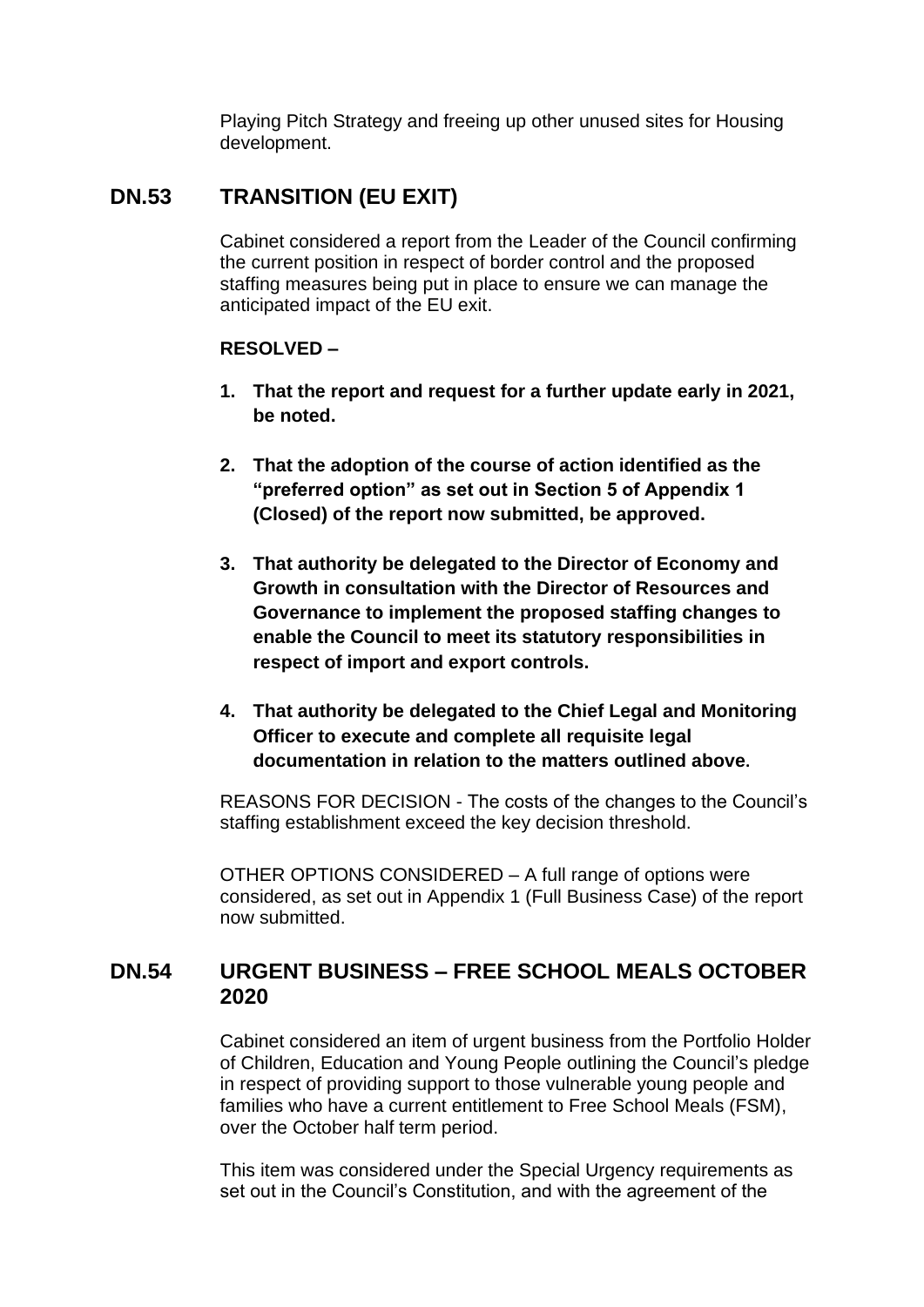Chair of the Children and Lifelong Learning Scrutiny Panel. It is therefore not subject to the call-in procedure. This matter was considered urgent due to the tight time constraints and in order to collectively support our most vulnerable families during the COVID-19 pandemic.

#### **RESOLVED –**

- **1. That the pledge to families which will provide all young people who have a current entitlement to Free School Meals, with financial support of a one-off financial commitment of £10.00 each over the October half term period, be supported.**
- **2. That authority be delegated to the Director of Children and Family Services, in consultation with the Director of Resources and Governance, to ensure that the Council's commitment to our most vulnerable young people is progressed.**
- **3. That authority be delegated to the Director for Children and Family Services, in consultation with the Portfolio Holder for Children, Education and Young People and the Director of Resources and Governance to explore and implement any further support packages throughout the current academic year.**

### REASONS FOR DECISION –

- 1) We are in unprecedented times and so many families have been impacted by COVID-19. As a Local Authority we are seeking to collectively support our most vulnerable families, the recommendations in this report offer that support.
- 2) In the current climate, more families have fallen below the threshold which enables them to claim FSM. This is evident in the current School Census return, which shows an increase in cases of FSM, and subsequently the potential for hardship.

OTHER OPTIONS CONSIDERED – No other options were identified.